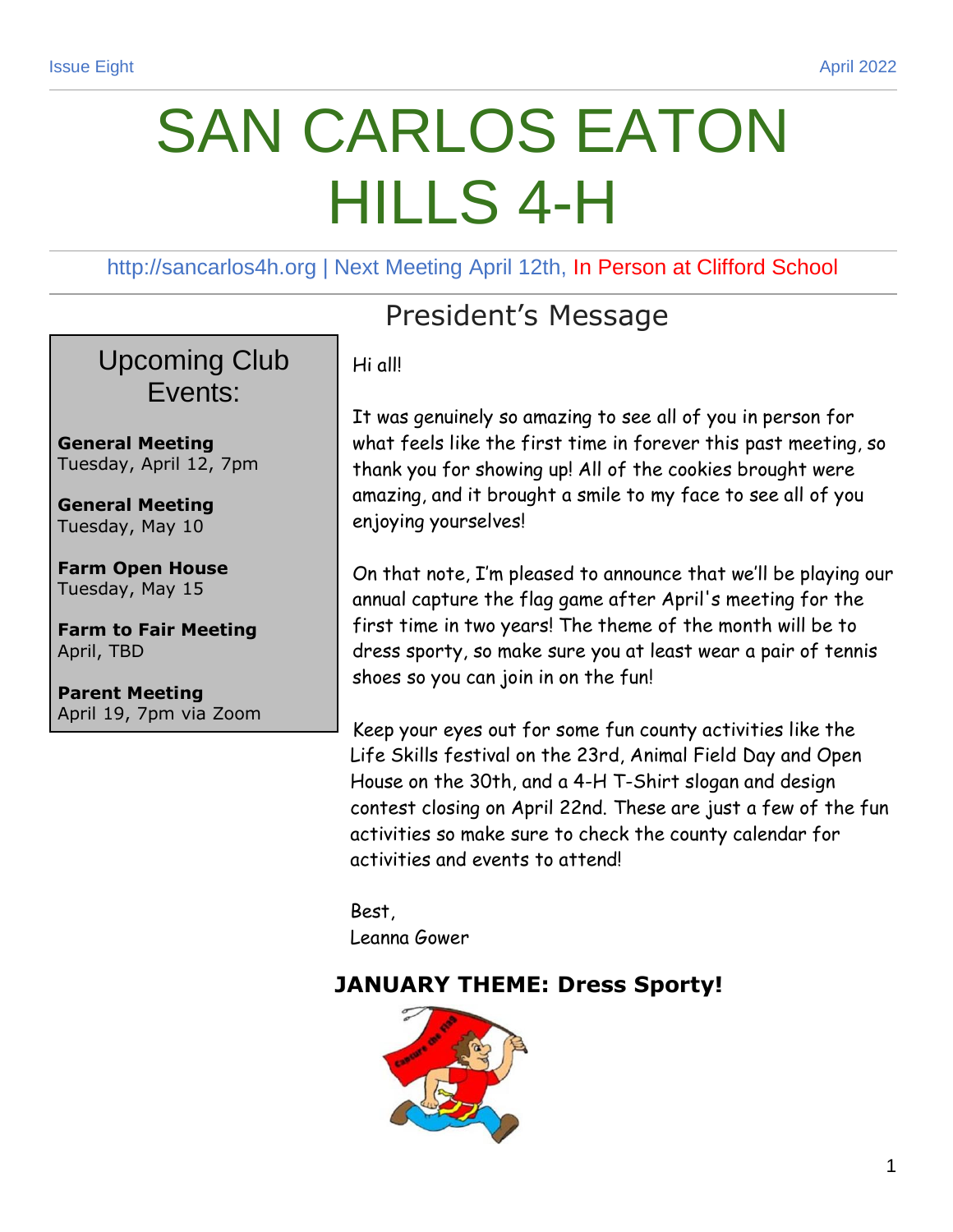## **Cookie Judging Results**

Congratulations to our winners!

Best Judges: Josie, Able, and Anton

Best Cookie Taste: Vaida Overmon Best Cookie Appearance: Ani Webb Best Cookie Texture: Evelyn Weaver

#### **Double Meeting in May**

On the night of May 10<sup>th</sup>, we will hold two club meetings back to back. Mark your calendar now. This way we will complete 10 club meetings before the County Fair begins in early June. If you need 80 percent attendance because you plan on showing an animal at the Fair, be sure to attend the May meeting.



#### **Newsletter Articles**

Every 4-H member is encouraged to write articles for the newsletter. Writing a newsletter article is a great way for youth to get their writing, illustrations, or photos published! Articles do not have to be very long, they can be anywhere from a few sentences to a few paragraphs. Younger members who can't write an article on their own can tell their parents what to write and submit a drawing that goes with the article. Adding pictures and drawings is a great way to make your article more interesting. A newsletter article can be about anything 4-H related. You can write about something you did at the last General Meeting, your last project meeting, or a 4-H event you attended. Once you have written your article you can submit it to [sceh4hnewletter@googlegroups.com](mailto:sceh4hnewletter@googlegroups.com). Make sure to be creative and have fun with your articles! If you have any further questions please feel free to ask.

#### **Life Skills Festival**

The Life Skills Festival is an opportunity for 4-H members to submit items they have made for competition at the county level. 4-H members participate in sewing, food, and craft projects throughout the year, creating a wonderful array of handmade goods and visual arts that are showcased during this event. This event will be held on April 23 and registration is required. An email from Missy Damon on 4/5/22 includes lots of info and details about the event, and the county page with details can be found here: [https://ucanr.edu/sites/smsf4h/Events/Life\\_Skills\\_Festival\\_and\\_Field\\_Day/](https://ucanr.edu/sites/smsf4h/Events/Life_Skills_Festival_and_Field_Day/)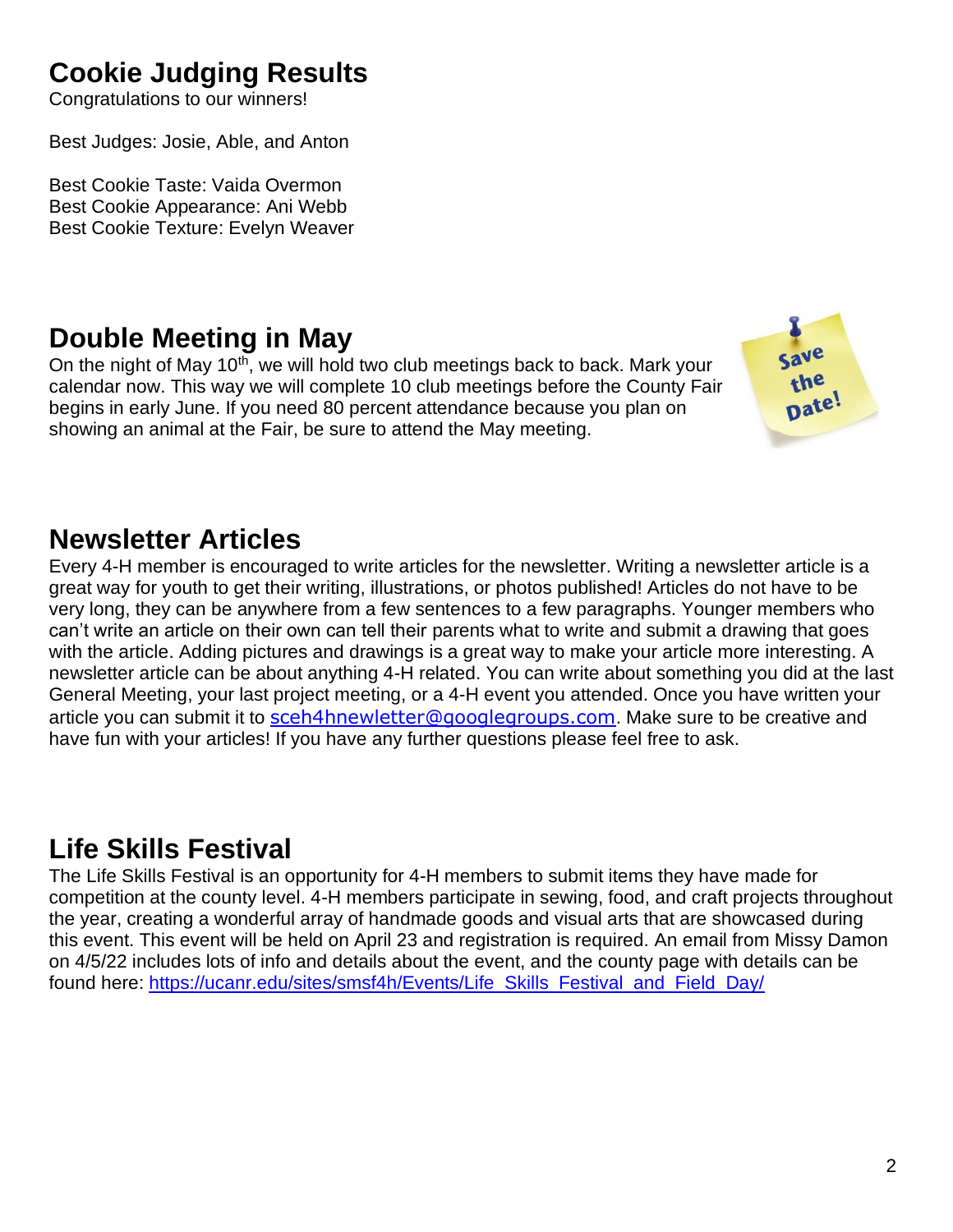### **Animal Field Day/Open House**

Animal Field Day/Open House: "Day in the life at the farm" is a 4-H event where youth and family members can learn about what it's like to raise and show a 4-H animal and grow a garden along with composting. Youth of all ages and prospective 4-H'ers are welcome. You do not need to be a 4-H member or have any animal experience. This is a great opportunity to see animals as small as rabbits to animals as large as steer. Everyone will have opportunities to experience daily farm chores along with fun animal interactions.

San Mateo County 4-H Animal Field Day/Open House Registration April 30, 2022

Join us between 9:00 AM to NOON Crystal Springs 4-H Farm 924 Skyline Blvd, Burlingame CA

Please click through the link below to learn more, including how to register. [https://ucanr.co1.qualtrics.com/jfe/form/SV\\_7QXlbkzseh8Nuui](https://ucanr.co1.qualtrics.com/jfe/form/SV_7QXlbkzseh8Nuui)

#### **4-H Summer Camp - July 17-22**

San Mateo County 4-H Summer Camp offers a week of fun and excitement including swimming, boating, archery, arts & crafts, hiking, rock tower climbing, and both organized and group games. We have fun nightly recreation, which includes all campers in the activities, is a big hit, and facilitates positive youth interactions.

The friends and memories made at camp last a lifetime. 4-H offers hands-on, experiential learning activities to promote citizenship, leadership, and life skills. Throughout summer camp, each camper has the opportunity to become a leader by getting involved and potentially becoming camp staff! For those who do not want to become camp staff and move up in camp leadership; don't worry – there is a lot of fun to be had for all!

Registration opens April 18, 2022

Find more information about camp here: [https://ucanr.edu/sites/smsf4h/About/4-H\\_Camp/](https://ucanr.edu/sites/smsf4h/About/4-H_Camp/)

#### **Member Reports**

#### **Market Poultry**

On Saturday, April 2<sup>nd</sup> everyone on the farm brought their animals to the fair for ear tagging and a prefair check-in. The lambs, goats, and pigs were all loaded up into trailers and transported to the fairgrounds. When we arrived, we waited in line to get a medical examination by the vet and to be ear tagged. The ear tag is punched into the animal's ear much like an earring is in a human. My lamb Bowie only jumped a little while being tagged. Everyone was nervous about the medical examination as this determines if you get into fair or not. On lambs, the vet primarily looks at the dock to see if it is long enough. Bowie and all the other animals on the farm made it through both the ear tagging and medical examination.

-Alyce Miller-Bowen